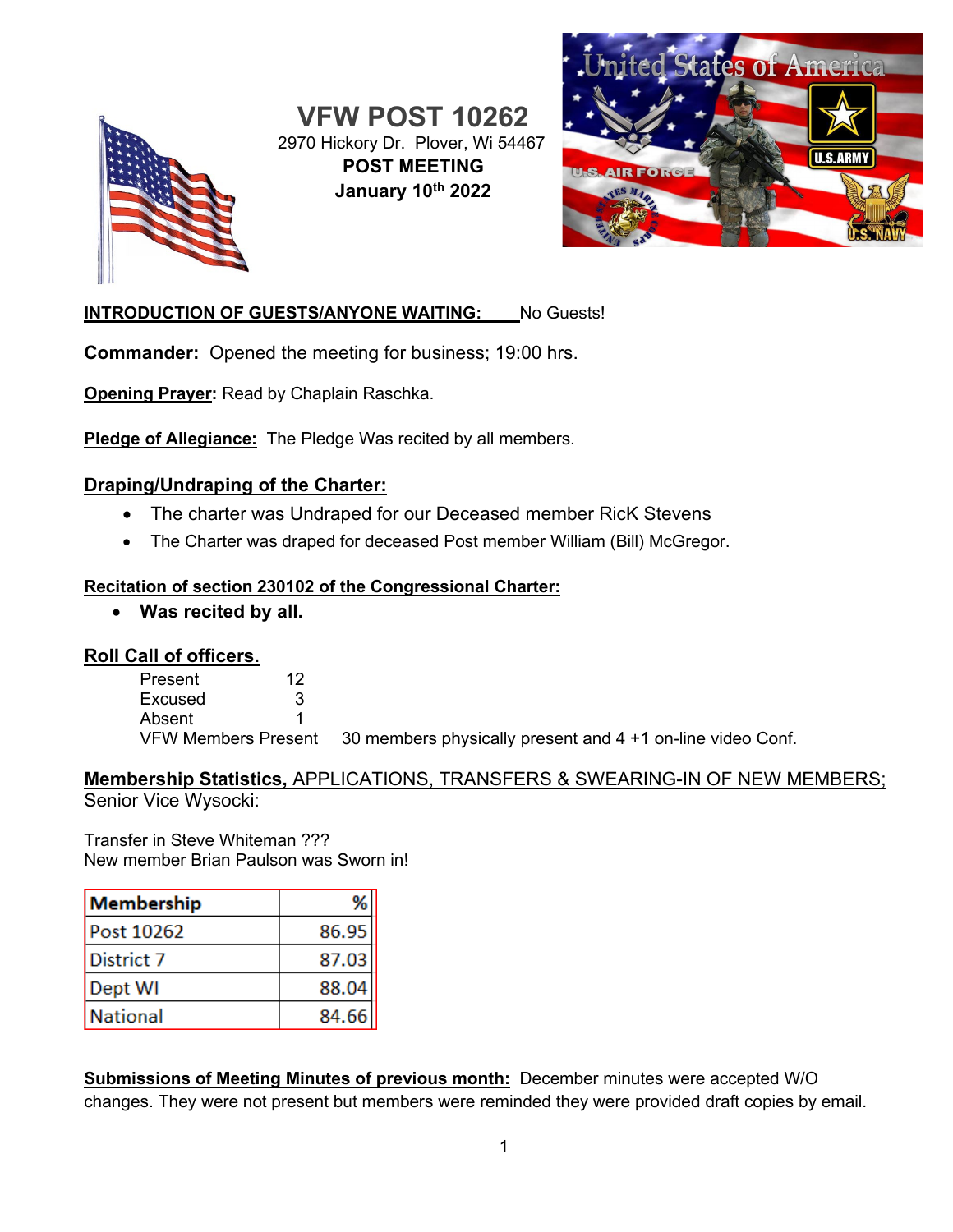## **QUARTERMASTER REPORT and Financial Status! Quartermaster Berg is Snow birding!**

**Comrade Verhage** reported that the Post net income for the year 2021 was \$45,000. Comrade Verhage offer to stay after the meeting and provide the complete information. For a complete financial report covering the last few years, contact Trustee Verhage who can provide you that information. With no other comments the commander asked for a motion to accept the financial report as presented. Comrade Halverson made the motion to accept. The motion was seconded by Comrade Worzalla. The motion carried

#### **SERVICE OFFICER REPORT: Yelkin;**

Comrade Yelkin . No report.

#### **MEMBER OR FAMILY MEMBER IN DISTRESS:**

The membership was made aware of two individuals who were in need prayers!

### **COMMUNICATIONS FROM THE ADJUTANT:**

- **Thank you** from Dan Hoppe, Teacher of the year.
- **Thank you** from Aspirus St. Michaels for the internment Flag for Rick Stevens.
- We received information that Norbert Lee of the Stratford Post Passed away. He was the former 7<sup>th</sup> District Commander and the State Inspector for a number of years. A sympathy card was sent to his widow!
- The Rifle Squad received donations from a fund raiser hosted by the District 1 Brewing Company. \$946.50 from District 1 and \$150.00 from Purple Basil who teamed up for the fundraiser. Both organizations received Thank You Letters from the Post. Credit Debbie Manthey for steering the donations our Posts Way.
- Mentioned the availability of the Food Safety Class at for 2022 on Feb 1<sup>st</sup> at Springville Sports!
- He mentioned receiving a message from the UWSP ROTC department asking if some Cadets could do something for the Post to raise funds for their planned Ruck-Sack Bataan Death March. They are still assessing the level of interest of the Cadets to travel for the March. They do fundraisers throughout the year so they may try again for the Breakfast support!
- He read more thank you cards from the following,
	- a. Ltc Col Pete Arnold for our support of the wreaths Across America Program this year.
	- b. Aspirus Spiritual Care and Chaplain Bonnie for donating an Internment Flag to be used for deceased veterans as they are removed from the Hospital. On that note the Rifle Squad donated four more internment flags to the Chaplain. These flags were some of those that were turned in to the post.
	- c. From the Portage County Boys and Girls Club for our Donation of \$25.00.

#### **COMMUNITY SERVICE REPORT: Ron Stoflet**

7<sup>th</sup> District stats:

|                 | <b>DOLLARS</b> |                       |            |
|-----------------|----------------|-----------------------|------------|
| Post            |                | MEMBERS SPENT/DONATED |            |
| Post 388 Total  | 175            |                       | \$2,056.63 |
| Post 664 Total  | 355            |                       | \$2,605.00 |
| Post 1638 Total | 100            |                       | \$835.00   |
| Post 1866 Total | 51             |                       | \$0.00     |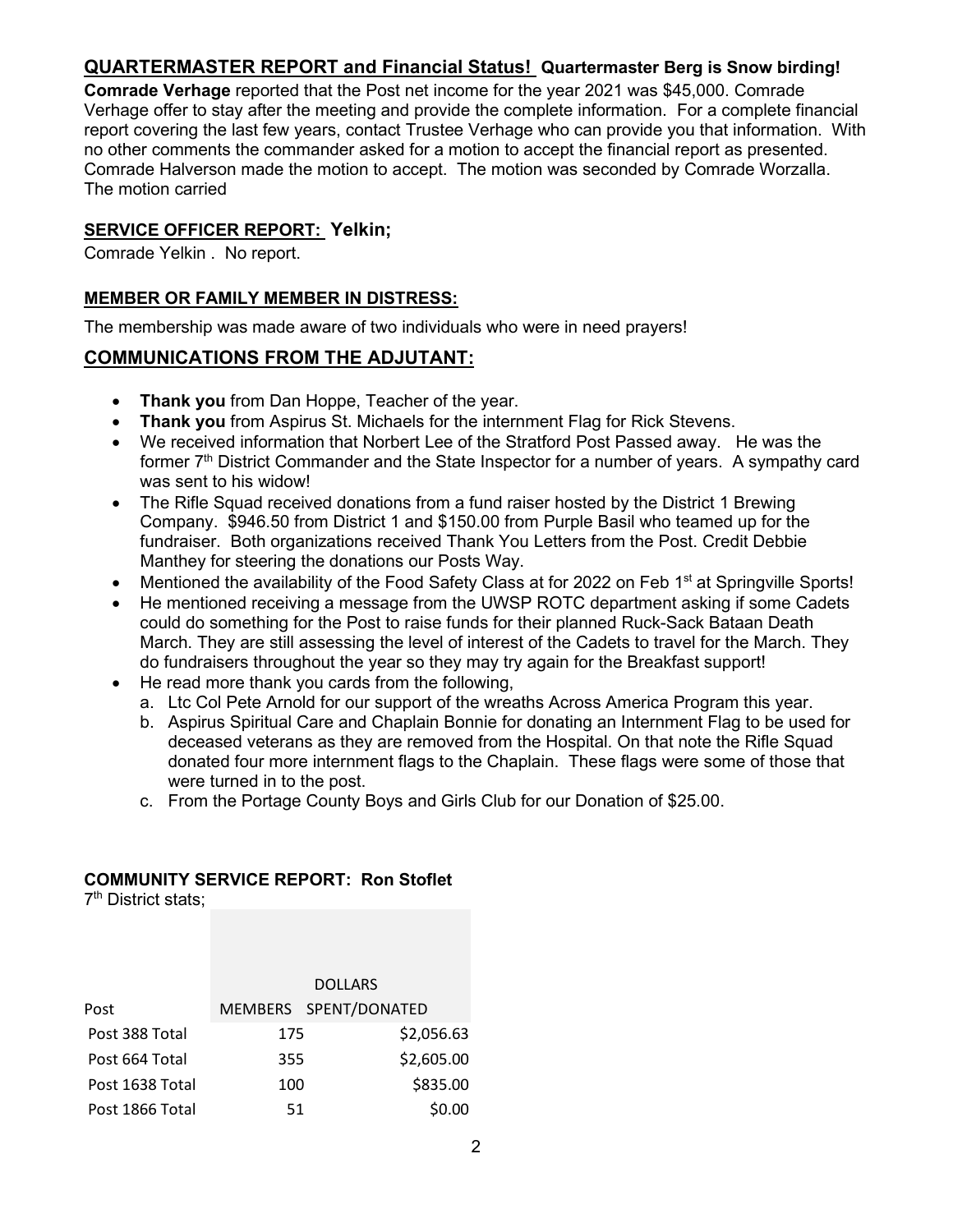| Post 2227 Total  | 19  | \$0.00      |
|------------------|-----|-------------|
| Post 2534 Total  | 280 | \$11,460.32 |
| Post 2723 Total  | 94  | \$0.00      |
| Post 5960 Total  | 49  | \$25.00     |
| Post 6003 Total  | 126 | \$32,620.00 |
| Post 6007 Total  | 96  | \$3,335.69  |
| Post 6279 Total  | 36  | \$394.80    |
| Post 8280 Total  | 19  | \$0.00      |
| Post 8342 Total  | 0   | \$110.70    |
| Post 8527 Total  | 171 | \$80.00     |
| Post 8718 Total  | 45  | \$1,645.00  |
| Post 8770 Total  | 21  | \$780.00    |
| Post 10187 Total | 130 | \$282.00    |
| Post 10262 Total | 466 | \$34,053.04 |

### **POST OFFICERS REPORTS;**

- **1. SENIOR VICE CDR;** Comrade Wysocki mentioned that he picked up a check from Associated Bank for \$250.00.He reported that he received a membership application from a Steven Borkenhaven to join the Post.
- **2. JR. VICE CDR.** Comrade Taylor. No Report
- 3. **CHAPLAIN;** Chaplain Raschka

 Chaplain Raschka mentioned that he was updating the list of names of Deceased Veterans from the VFW and Plover Legion for NAME PLATE Placement on the Plover Area Veterans Memorial Wall.

### **The 8:00 PM Prayer was recited by Chaplain Raschka!**

### **COMMITTEE REPORTS;**

**House Committee:** HC Chair Ransbottom deferred to HC member Zynda;

- **House Committee Member Zynda** reported that he had met with Kitchen Contractor Jake and with Tim Colegrove and Mark Spreda Present, and had discussed the need for Jake to make a better effort to take care of the periodic maintenance and cleaning of the kitchen and appliances. Cleaning of the Fire Suppression System Pre-filters needs to be done on schedule. Also, the drain "Grease Trap" issue must be scheduled and maintained! Mike and Tim are putting together a maintenance schedule for everything that needs to be done in the Kitchen to help Jake keep on schedule! He mentioned that he is working with Tim, Mary and Mark to put together a schedule for periodic maintenance for the Kitchen and the equipment!
- **The four New Pizza Ovens** that were ordered have been received and three (3) have been installed, two in the Kitchen and one at the Bar. Jake has reported that they work great!
- It is understood that Jake has to pay for his own cleaning materials, especially because of his weekly use.
- Commander Tessmann mentioned that he had discussed with Mark our restrooms which are too small and are not ADA accessible. They met with a representative of the Village of Plover inspection office who will get back to them, and provide the specs needed to make them in compliance.
- The Commander also talked with the inspector about an addition of a Vestibule on the Parking Lot side entrance of our Post building.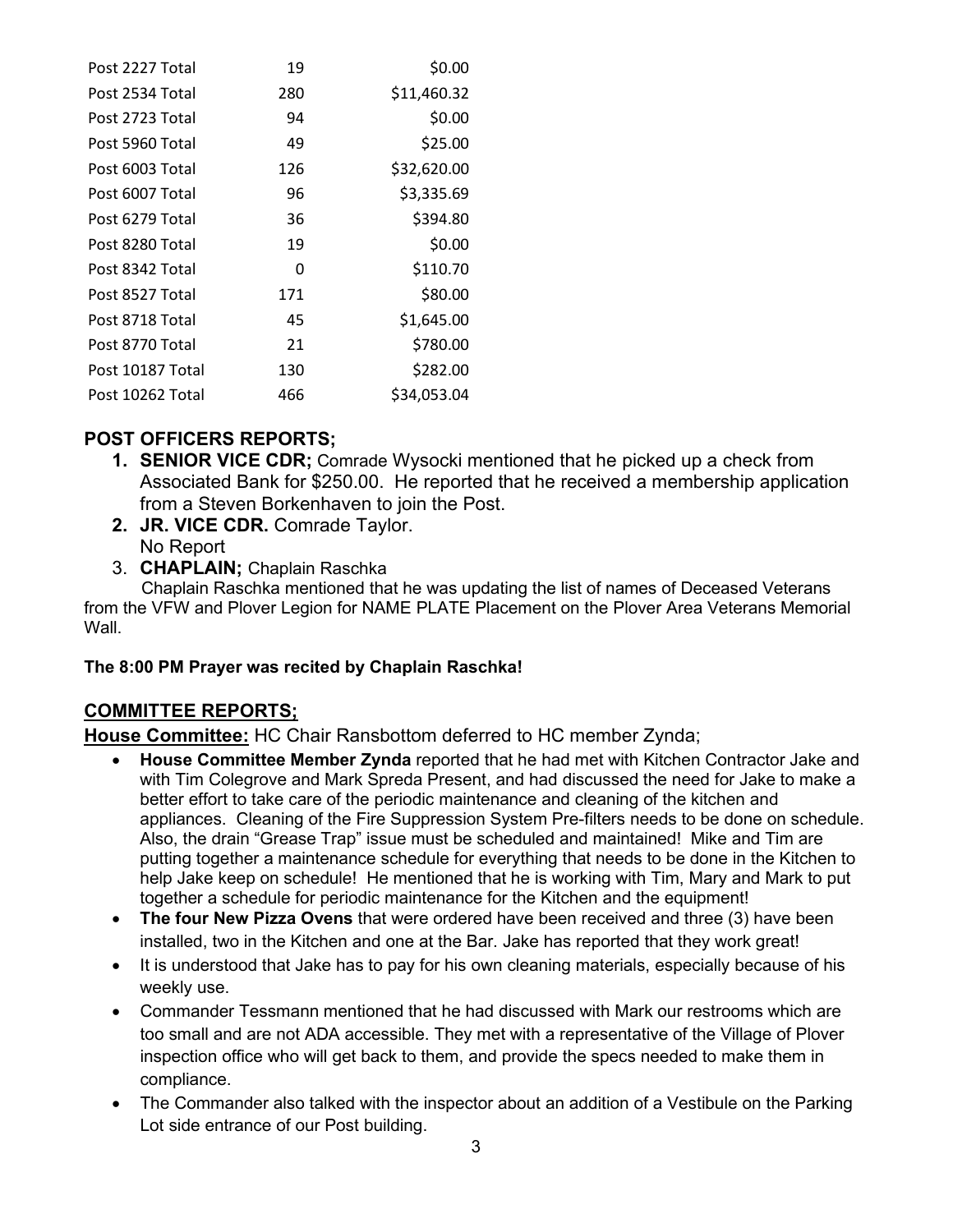- HC Chair Ransbotton mentioned that a pay raise for employees and a Christmas bonus had not been discussed. After asking for membership input on amounts, Ransbottom suggested a \$0.25 cent per hr. raise and a \$50.00 Christmas Bonus. A motion was made by comrade Halverson in favor of the pay raise and Christmas bonus, and seconded by Comrade Worzalla. The motion carried! No effective date stated on the raise in pay!
- Comrade Engel asked on the progress of the Large Post sign. Ransbottom said he had the project in hand!

### **Rifle Squad: Strasser;**

**RIFLE SQUAD:** (Strasser).

- Dec 9<sup>th</sup>, the Rifle Squad braved the Snow Storm and provided Military Honors for Deceased Post and Rifle Squad member Rick Stevens.
- On Dec  $18<sup>th</sup>$ , we supported the Civil Air Patrol Wreaths across America at the Korean War Veterans Memorial 11:00 hrs. and supported the Plover DAR request for support at the Plover Cemetery with Rifles and Taps for their Wreaths across America Ceremony at 13:00 hrs.
- On Dec 19<sup>th</sup>. The Rifle Squad Steak & Omelet Breakfast was joined by Santa and his helpers and made a number of children and a few adults happy
- On Dec 20<sup>th</sup> 11:00 hrs. At the Plover Cemetery, Funeral Honors were provided for Deceased Vet Carroll Smith
- On Dec  $30<sup>th</sup>$ , the Rifle Squad provided honors for another Deceased Community Veteran.
- We received a request for presenting the Colors for the Pointers Hockey Team/Game at the UWSP Hockey Arena, on its Military Appreciation event on the 29<sup>th</sup> of Jan. We will need to be there by 6:00 PM. The game is at 7:00 PM. The Post will receive 50 free tickets to the game to be dispensed to Post Veterans that includes our post and family members. Limited to four (4) per family!
- Notification from the Tavern League of Wisconsin on next Food Safety Class in Plover on Feb 1<sup>st</sup>. It would be beneficial for another Post Member to be a Certified Food Safety Manager.
- The Rifle Squad donated a 4 x 6 US Flag to Madison School in Stevens Point!
- The RS has been requested to Perform Military Honors for Deceased Veteran and Polish Legion Member Gerald (Jerry) Kirshling on the  $11<sup>th</sup>$  of Jan and also provides Honors for Deceased vet Allen Hansen on the 14<sup>th</sup> of Jan!
- On the 12<sup>th</sup> of Dec, the Rifle Squad presented the Colors for the Parelli HS Military Appreciation Night Basketball Game.
- **Comrade Verhage** reported on the December Breakfast and our January Breakfast! We served about 95 meals for Decembers Breakfast with Santa. Our net income was about \$12.00 but has carried over about \$100.00 of Steaks and the cost of a new Crock Pot that was purchased last month which factors into the Net. Comrade Verhage encouraged members to join us for breakfast which is served from 08:30 until 12:00 hrs.

### **Golf Committee:** Comrade Stoflet;

### No report

### **Citizenship, Education & Youth Developments Committees;**

### **Scholarship Committee: Comrade Zynda;**

He reported that he would give out the Scholarship Application Forms later this month!

**Voice of Democracy & Patriot's Pen & Teacher of the Year. Just Completed!** No report

**MILITARY ASSISTANCE PROGRAM (MAP) Comrade** Ron Charneski: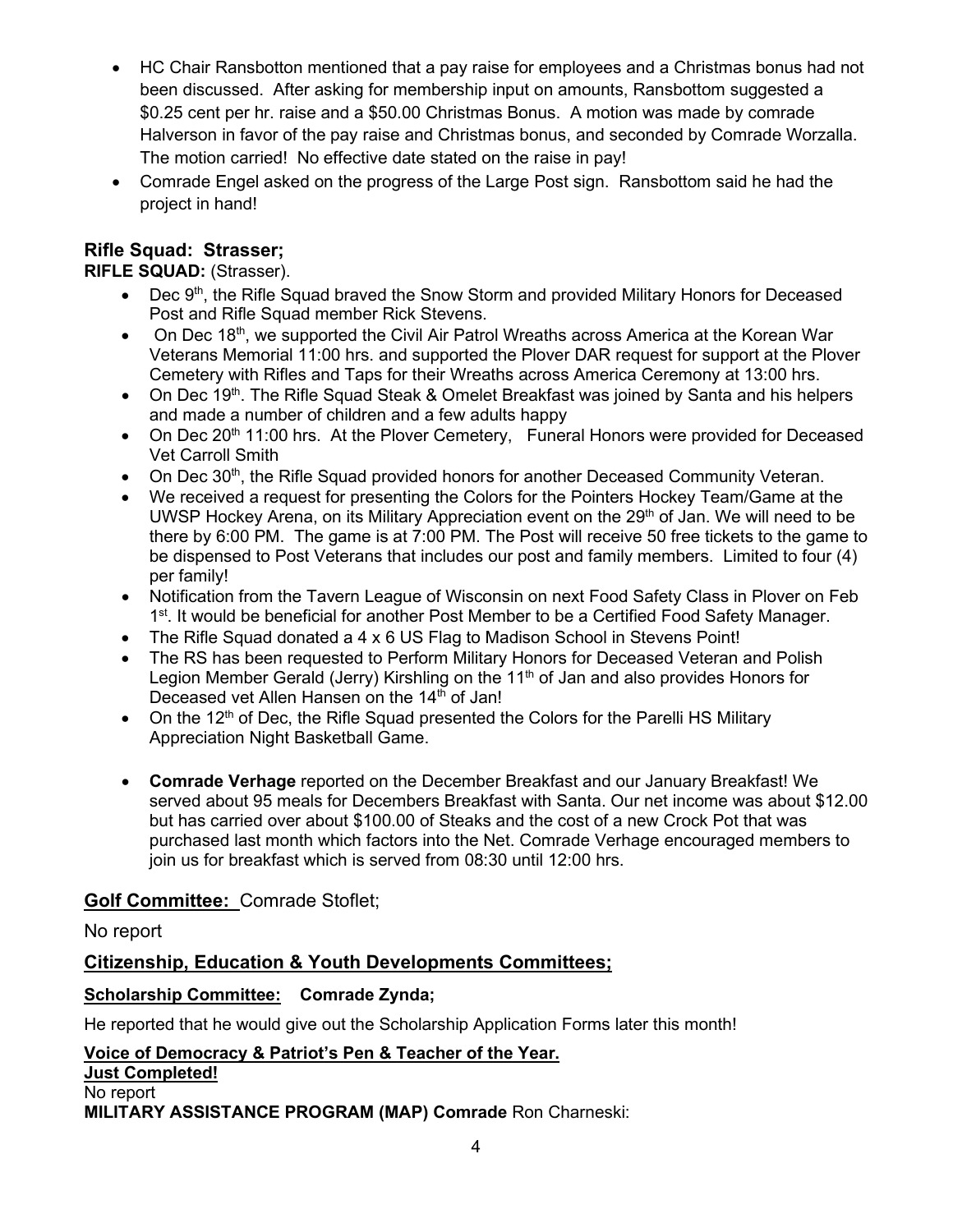• Comrade Ron reported that he was contacted by FRG Amanda Slagel and the Fundraiser is being put on hold for a while.

### **Surgeon: Worzalla**

- **SURGEON:** Comrade Worzalla;
- He reported that he had received a letter from the Bob Kitto Family with a donation and the donation was turned over to the American Cancer Association on behalf of the AMVETS and the VFW.

# **Poppy Committee:** Comrade Mugridge;

• No report.

**Donation Committee: Donation Committee members; Comrades Tessmann, Ransbottom, Wysocki and Taylor, Thomas and Shufelt.**

- **Comrade Wysocki reported!** That last month, associated Bank contacted the Post wanting to make a Donation of \$250.00 to the Post after winning the Veterans Day Display competition.
- A check for \$500.00 was donated to the Rifle Squad from the Wayne Johnson Family.
- At our Dec Meeting, Chaplain Raschka made a motion that we donate \$2000.00 to KY to help the Tornado Victims. The motion was seconded by Comrade Suchon. After discussion, it was mentioned that the earlier funds that were intended for Louisiana were never sent because a solid mailing address could not be found. A motion was made to amend the current motion and research for proper addresses and bring this up at the next meeting. The motion was restated and the membership approved the motion. Comrade Wysocki had attempted to find a VFW Post but the area hardest hit did not have a Post, so he has tried contacting the State of KY VFW Office with no luck but he will continue to keep trying to make contact.

### **UNFINISHED BUSINESS:**

Commander Tessmann explained how we would address the unfinished business issue and the motion. He would read the Main Motion as it is written and them turn the Gavel over to sr. Vice Wysocki. He would step away from the Podium and provide the Post membership with the Committee report in which he stated he had more information about the Memorial, but no change from the Village in what we are talking about.

Commander Tessmann read the main motion; Comrade Ransbottom made a motion to "facilitate" \$50,000.00 toward the Lake Pacawa Park Foundation Program to "Facilitate the Memorial at the Dam, and further Facilitate with donations , set aside with \$10,000,00 yearly increments and further set aside the money in CD"s. Any vote on any motion requires 2/3 majority vote of members present to pass" and the repeated state Adj. recommendation was; the post consider a process action team, to define the project further, define the cost, define the posts involvement, find facts and make a recommendation to the membership, and then vote".

Commander Tessmann turned to gavel over to the Sr. Vice commander.

Commander Tessmann explained that the Village of Plover established a Foundation that would accept donations for the reconstruction and development of the Phase two Lake Pacawa Park. An area was set aside for a Flag Memorial which consisted of three Flag Poles, two Benches on a concrete area. Origionally, he had suggested the Post donate \$50,000 to secure "naming rights" with a plate, but because of the push back on the \$50K, "he got it". He reminded the members that the Village of Plover has been good to the Post in the past and the project would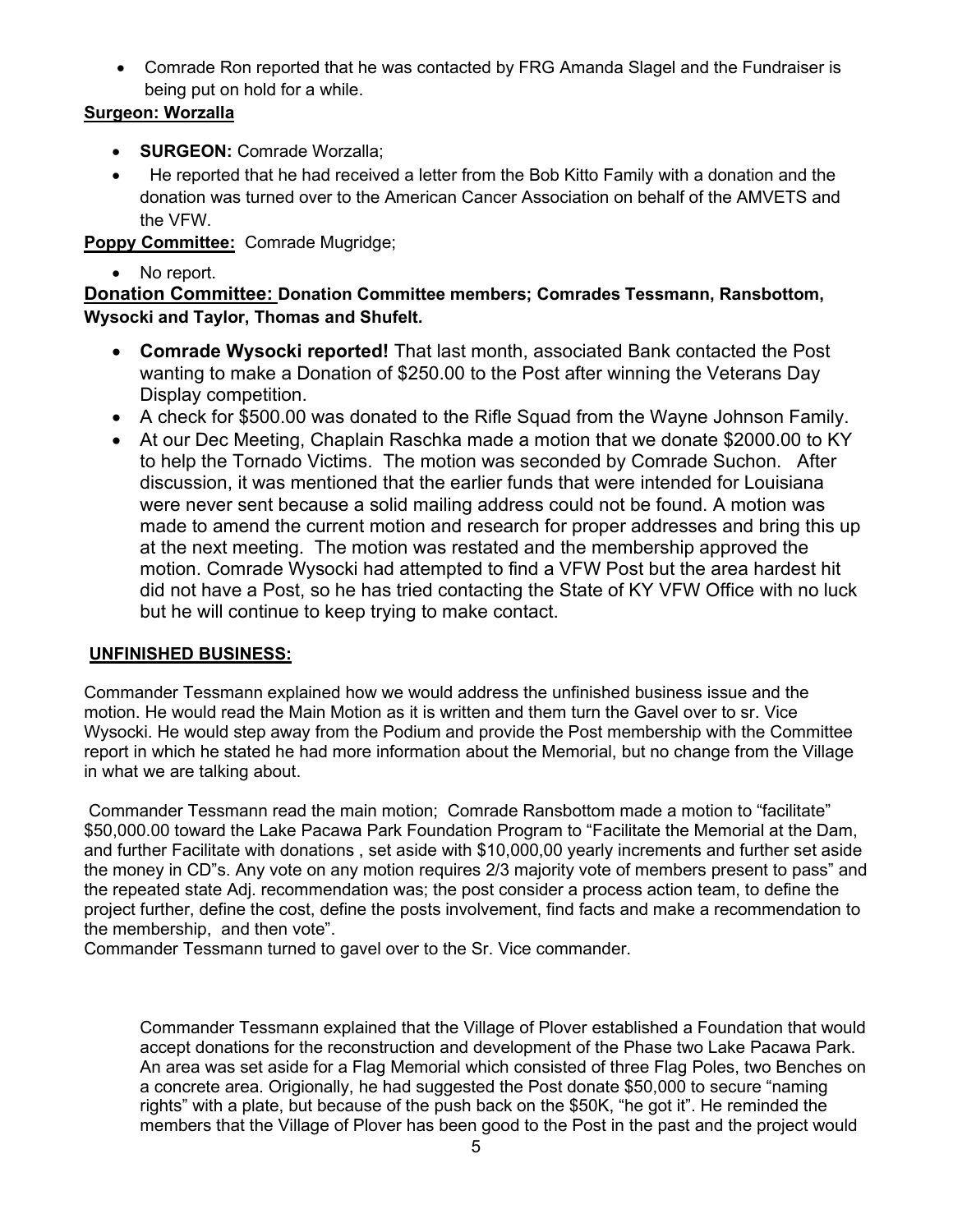be completed if we did not donate. Commander Tessmann then stated that he was aware of some information that the membership might be Okay with donating \$10,000. If this is something we wanted to do, the main motion could be amended to reflect that. It would go toward the construction of the Memorial sit! He then informed us the real issue of the Memorial is the Polished Granite Memorial Stones. Cost Estimates for the Three Polished and Etched Black Stones were \$73,855 to \$75,000 delivered from Pennsylvania within 7-9 months. The measurements of the stones are 6 ft. tall, 42 ins wide and 8 ins thick. Getting Stones from India, it could be less, like \$27,485 but would take 13 -15 months for delivery. Any additional etching would add to the cost! He stated that the reality of it was that the Memorial would be completed whether we donated to it or not!

Commander Tessmann had available some renderings of the Village of Plover's Master Plan for members to look at.

Discussion of the Memorial and it location carried on. Commander Tessmann indicated that this Memorial was "reaching-out" to the Afghan and Iraq Veterans and our involvement with this Memorial was a way the we could be seen as reaching out to that Generation of Veterans in our Community. He stated that the location was good, not at the Roosevelt School or tucked away at a municipal building, but would be located at the new/rebuilt park. He stated that he believed in his heart that this is the way to go to help recognize this generation of Veterans!

Commander Tessmann suggested that if we agree with his suggestion. We should put \$10,000 toward the site Construction and \$40,000 toward the polished totally black Stones.

The following comments and discussion are condensed from the following Post members, Engel, Griffith, Raschka, Hanson, Zynda, Worzalla, Vehrage, Matthees, Bubla, Dunlap, Taylor, Strasser, Wysocki, Tessmann and others;

 1. There appears to be some confusion on the issues; 2. I think there are plenty of Memorials around; 3. There is never enough memorials; 4. How about the maintenance of the memorials; 5. This issue has been going on for 9 months; 6. It's torn the membership apart; 7. We need to look at our Post Quartermaster issue; 8. We have four National Community Service Awards out Front; 9. We need to establish a long range asset program; 9. Look at how the Merrill Post operates;10.We need to look at the past Commander's White Hat Awards and we should be doing the Post things to help you earn one;11. We need the younger Vets to step up and join in with the old vets to help keep the Post going; 12. Post is in disarray; 1 3. Al may not have been totally clear on his intentions with the monuments;14. To think the Post would not benefit from this memorial is questionable; 15, Questions on where the granite blocks are coming from; 16 Why didn't we look at other areas of the Park project that we could have donated to; 17 We have already donated over \$26,000 to the community this year; 18 We need to establish a Capital improvement program and look at the Post Parking lot, the restrooms to become ADA compliant and the Vestibule on or building; 19. We should look at including the other Local Veteran Organizations in a fund rising for the Memorial,

20. The High Ground is the place to reflect; 21. I think \$10,000 is OK to go with; 21. Is granite available locally; 22. We were supposed to have an Action Committee Report; 23. Was an action team formed/;

Commander Tessmann returned to the Podium;

Commander Tessmann stated the membership would now revisit the main motion and Comrade Ransbottom took the floor:

Ransbottom stated he wanted to amend the main motion to read \$10,000 toward the Memorial, and a committee formed to raise the money with other groups and the committee to figure out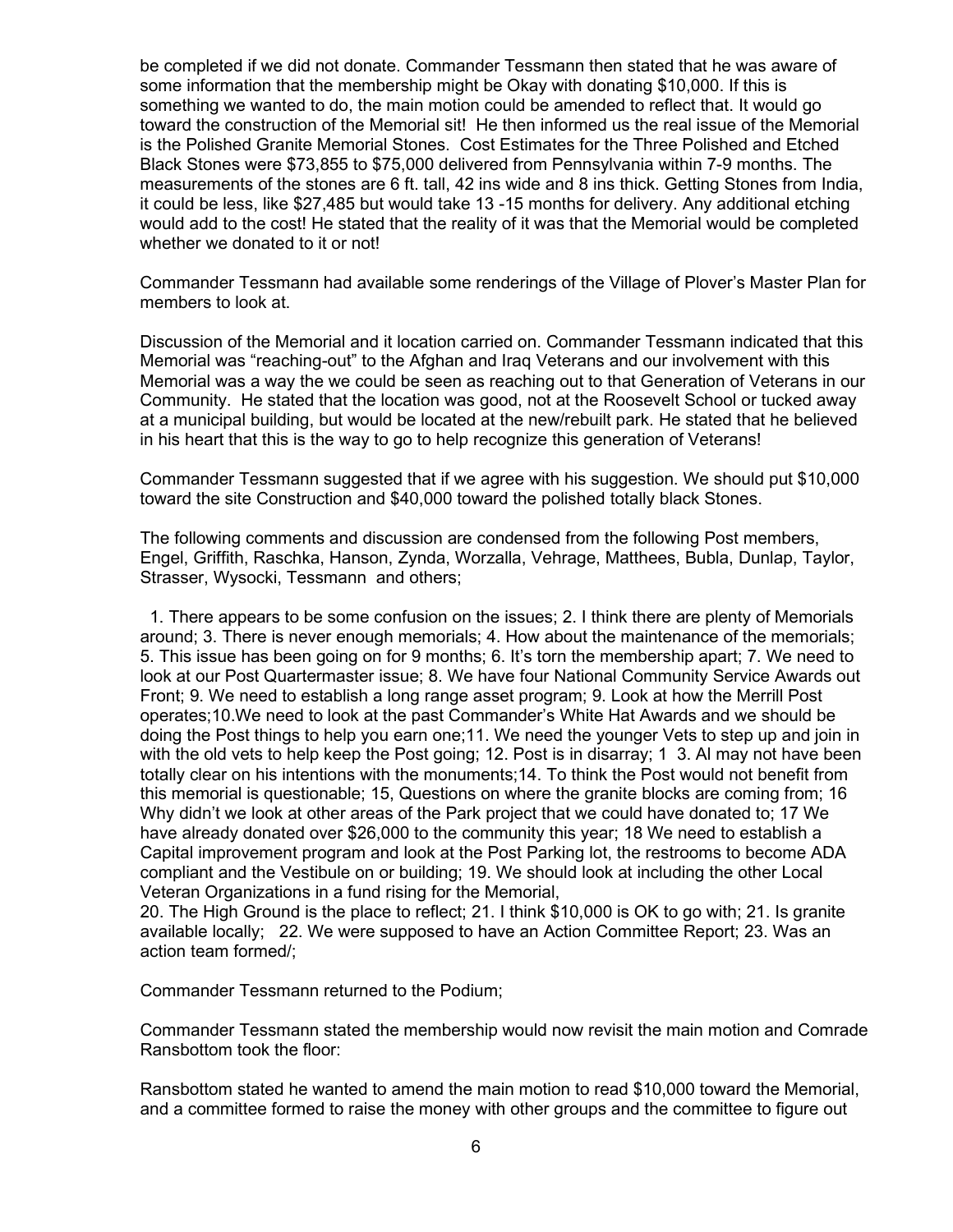the best way to purchase the Granite Stones for the memorial. When asked about the wording of the main motion and what he wanted struck for the main motion, he then stated, "strike it all", Struck from the main motion is the following lines; ("toward the Lake Pacawa Park foundation program to facilitate the Memorial Dam and further facilitate the donation set aside with the \$10,000 in yearly increments and further set aside with the money in \$10,000 CD's.")

The main motion is now changed to read as follows, Comrade Ransbottom made a motion to amend the main motion to make a single \$10,000 donation to the Flag Memorial. When a post member was attempting to clarify for herself the changes to the main amendment, the post member lost control of his temper with that member, made a sexist remark, and caused that member and seven (7) other members to leave the meeting.

Commander Tessmann then restated the main motion to read "The motion on the floor is to give \$10,000 to Lake Pacawa". All those in favor, (I's), a few I's,'s, and opposed, all mostly no's. He opened the motion to discussion. After limited discussion, he asked for a hand vote on all that were opposed to the \$10,000 donation to the Lake Pacawa Project. A show of hands showed 14. He then asked for those in favor Commander Tessmann then took a count and stated that the 2/3's 'membership did not approve the motion and the motion "was dead! ".

A new motion was made by the Commander to form a committee to RAISE THE FUNDS. He asked for all those in favor with I's, most all members responded with I's. No No's. Motion carried.

Comrade Matthees made a motion that the post establishes a "Long range planning committee, To find the costs of the needed Post facility improvements. The motion was seconded by Comrade Worzalla; all members were in favor of the motion.

#### **UNFINISHED BUSINESS REMAINING:**

- On the Dec agenda, the opportunity for the Post to establish a yearly Scholarship fund, with a donation/investment of Post Funds into the Community Foundation of Portage County! Amounts of \$25,000.00 or \$50,000.00 are to be considered. After three (3) years, each \$25,000 donated into the Foundation would provide the Post yearly, a fully funded \$1000.00 scholarship.
- Commander Tessmann recommended this item be carried over to the next meeting and asked for a motion! Comrade Ransbottom made the motion to move the Scholarship fund issue to the January Meeting. The motion was seconded by Comrade Zynda. The motion carried.
- MSTC representative Jill Steckbauer is scheduled to present options for Scholarships for Non-Traditional Veterans at our Feb Meeting.

### **NEW BUSINESS remaining unfinished!**

• .Comrade Matthees recommended that the Post should create a 'Planning Committee" that would be made up of five (5) Post members, The Commander, Quartermaster and five (5) members that excluded the current House Committee members.

### **Good of the Order:**

• Nothing reported.

### .**Birthdays & Anniversary's:**